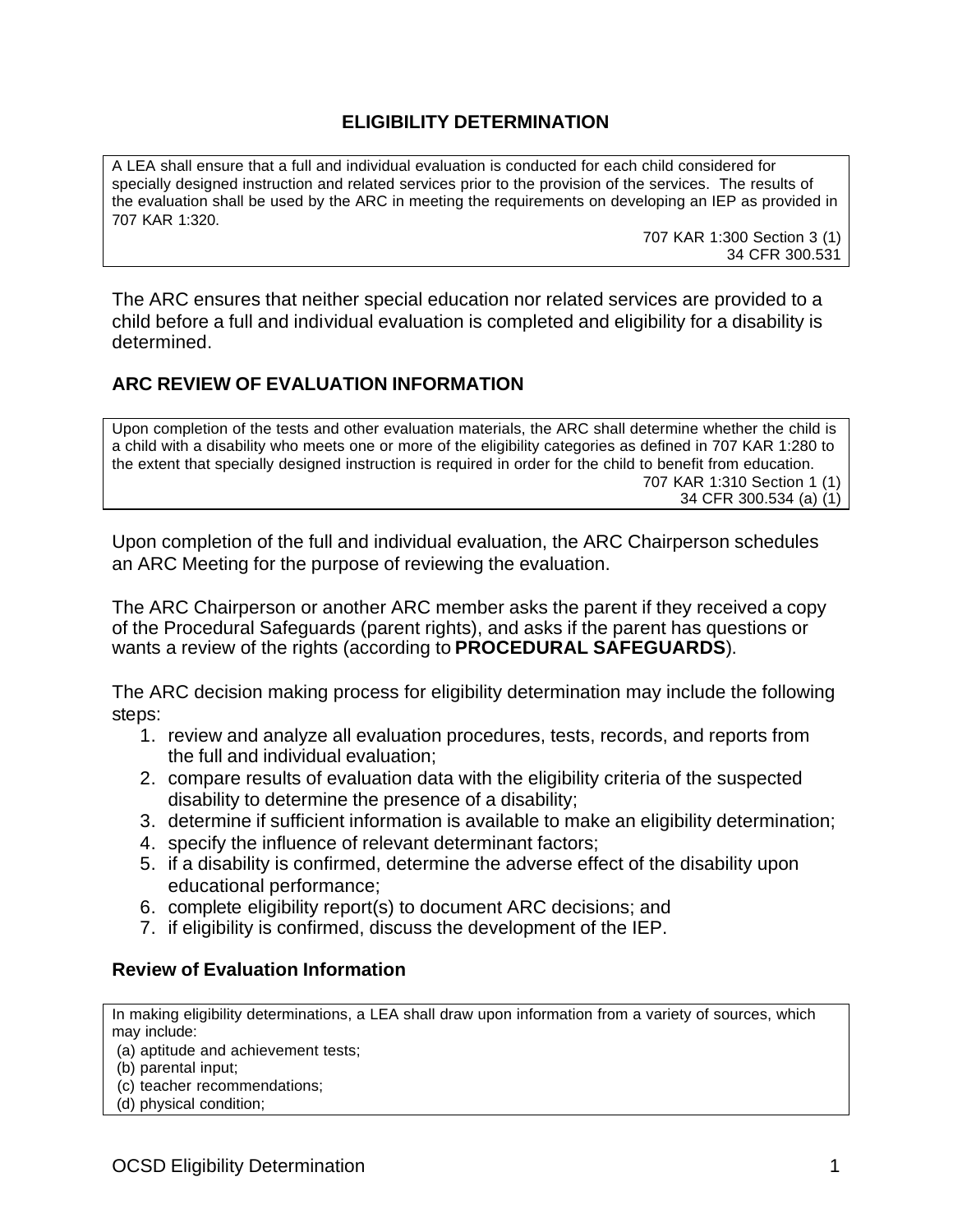(e) social or cultural background; and (f) adaptive behavior.

707 KAR 1:310 Section 1 (4) 34 CFR 300.535 (a) (1) A LEA shall ensure that information obtained from all of these sources is documented and carefully considered.

707 KAR 1:310 Section 1 (5) 34 CFR 300.535 (a) (2)

Step 1: The ARC reviews the written report, evaluations, student performance information, and additional information. Additional information may consist of evaluations and information provided by the parents, current classroom-based assessments and observations, provided by teachers and appropriate service providers.

## **Determining Eligibility for a Disability**

Step 2: The ARC compares and analyzes the evaluation, student performance information, and any additional information to determine if the child has a disability that meets the criteria as defined in a disability definition.

## **Determination of Sufficient Information**

The evaluation shall be sufficiently comprehensive to identify all the child's special education and related services needs, whether or not commonly linked to the disability category in which the child has been classified.

707 KAR 1:300 Section 3 (10) 34 CFR 300.532 (h)

Step 3: The ARC decides if sufficient information is available to determine if a disability exists. If sufficient information is **not** available, the ARC determines what information needs to be collected, and chooses a date to reconvene the meeting for review of the information.

Evaluation information is determined sufficient if:

- 1. Multiple non-discriminatory methods or measures were used to evaluate the areas of concern previously specified by the ARC;
- 2. Data on family, environmental, and cultural factors is available for analysis to assist in the determination of the impact on educational performance;
- 3. Referral data and additional information document the present levels of educational performance of the child, including how the disability affects the child's involvement and progress in the general curriculum;
- 4. Information given provides objective and reliable indicators of child's performance;
- 5. The documentation of the evaluation information is complete and reflects the information collected by the multidisciplinary team in all areas related to the suspected disability.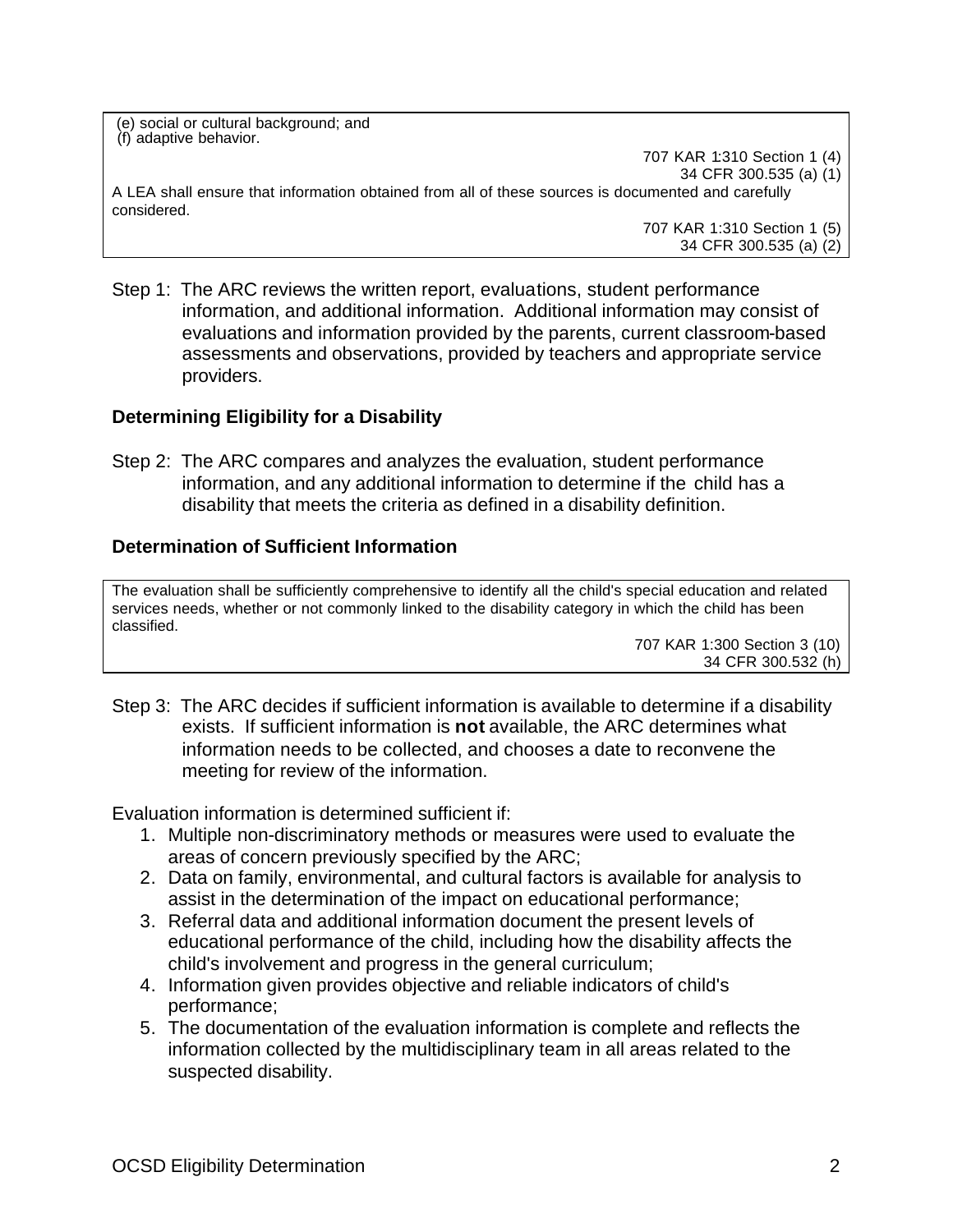# **Determinant (Exclusionary) Factors**

A child shall not be determined to be eligible if the determinant factor for that eligibility determination is a lack of instruction in reading or math, or limited English proficiency; and the child does not otherwise meet eligibility criteria.

707 KAR 1:310 Section 1 (2) 34 CFR 300.534 (b)

Step 4: The ARC considers determinant factors for each suspected disability area. For a child to be eligible for a disability, the ARC must conclude that the influence of the determinant factor(s), if present, is minimal, and that the child meets eligibility requirements when all other criteria are applied.

The ARC reviews the evaluation data and determines exclusionary factors do **not** exist in reaching a conclusion for the suspected disability area(s) if:

- 1. The child's lack of progress in the general curriculum is **not** caused or explained by the student's limited English proficiency.
- 2. The child's lack of progress in the general curriculum is **not** caused or explained by the child's lack of learning experiences appropriate for the child's age and ability levels in reading.
- 3. The child's lack of progress in the general curriculum is **not** caused or explained by the child's lack of learning experiences appropriate for the child's age and ability levels in math.

If evaluation data collected supports the presence of one or more determinant factors, the summary recorder includes the ARC discussion of the factor(s) in the Conference Summary and the ARC checks the determinant factor and documents the child does **not** have a disability according to the criteria on the Eligibility Report.

## **Adverse Effect**

"Adverse effect" means that the progress of the child is impeded by the disability to the extent that the educational performance is significantly and consistently below the level of similar age peers.

707 KAR 1:280 Section 1 (2) 34 CFR 300.7

- Step 5: If the evaluation information meets the eligibility requirements for a disability, the ARC determines there is an adverse effect if:
	- 1. The disability impedes progress to the extent that educational performance is significantly and consistently below that of peers.
	- 2. The disability interferes with acquiring, developing, understanding, or applying knowledge or skills needed to be included in and progress in the general curriculum.
	- 3. The disability affects the student to such a degree that special education and related services are needed in order to benefit from education.

A LEA shall provide a copy of the evaluation report and the documentation of determination of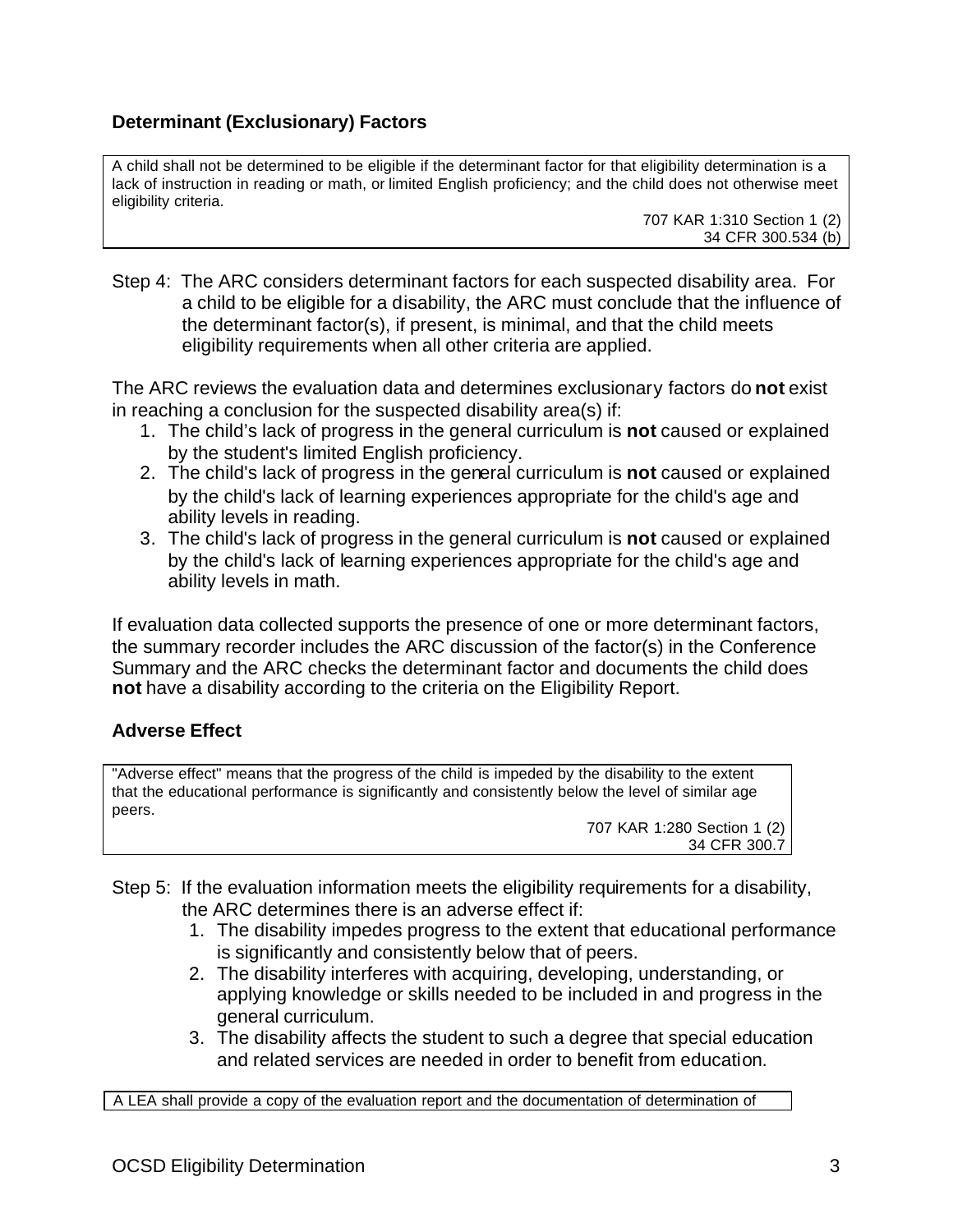707 KAR 1:310 Section 1 (1) 34 CFR 300.534 (a) (2)

If evaluation data collected supports eligibility for a disability, the summary recorder includes the ARC discussions on the Conference Summary, and the ARC documents the decisions on the Eligibility Report.

If a determination is made that a child has a disability and needs special education and related services, an IEP shall be developed for the child.

707 KAR 1:310 Section 1 (7) 34 CFR 300.535 (b)

The ARC may develop the IEP at this meeting, according to procedures for **IEP**.

#### Evaluation does not Support Eligibility Requirements for a Disability

If the ARC determines the child does not meet eligibility requirements for a disability, the ARC documents the decisions and gives the parent copies of the Conference Summary and Eligibility Report stating the ARC decision(s).

The ARC Chairperson files copies of the Conference Summary and notices of the refused action in the educational record of the child or youth.

## **ELIGIBILITY REQUIREMENTS FOR EACH DISABILITY AREA**

#### **Autism**

**"Autism"** means a developmental disability significantly effecting verbal and nonverbal communication and social interaction, generally evident before age three (3) that adversely effects a child's educational performance. Other characteristics often associated with autism are engagement in repetitive activities and stereotyped movements, resistance to environmental change or change in daily routines, and unusual responses to sensory experiences. The term shall not apply if a child's educational performance is adversely affected primarily because the child has an emotional-behavior disability.

707 KAR 1:280 Section 1 (6) KRS 157.200 (1) (m) 34 CFR 300.7 (c) (1)

The ARC determines that a child has the disability of "autism" as defined if evaluation information verifies:

- 1. Deficits in developing verbal and non-verbal communication systems for receptive, expressive, or pragmatic language (e.g., eye-to-eye gaze, facial expression, body postures, stereo-typed and repetitive use of language, idiosyncratic language).
- 2. Deficits in social interaction (participation) including social cues, emotional expression, personal relationships, and reciprocal (contributing) interaction (e.g., lack of showing/bringing or pointing out objects of interest, lack of varied spontaneous make-believe play, social imitative play at the developmental level).
- 3. Repetitive ritualistic behavioral patterns including insistence on following routines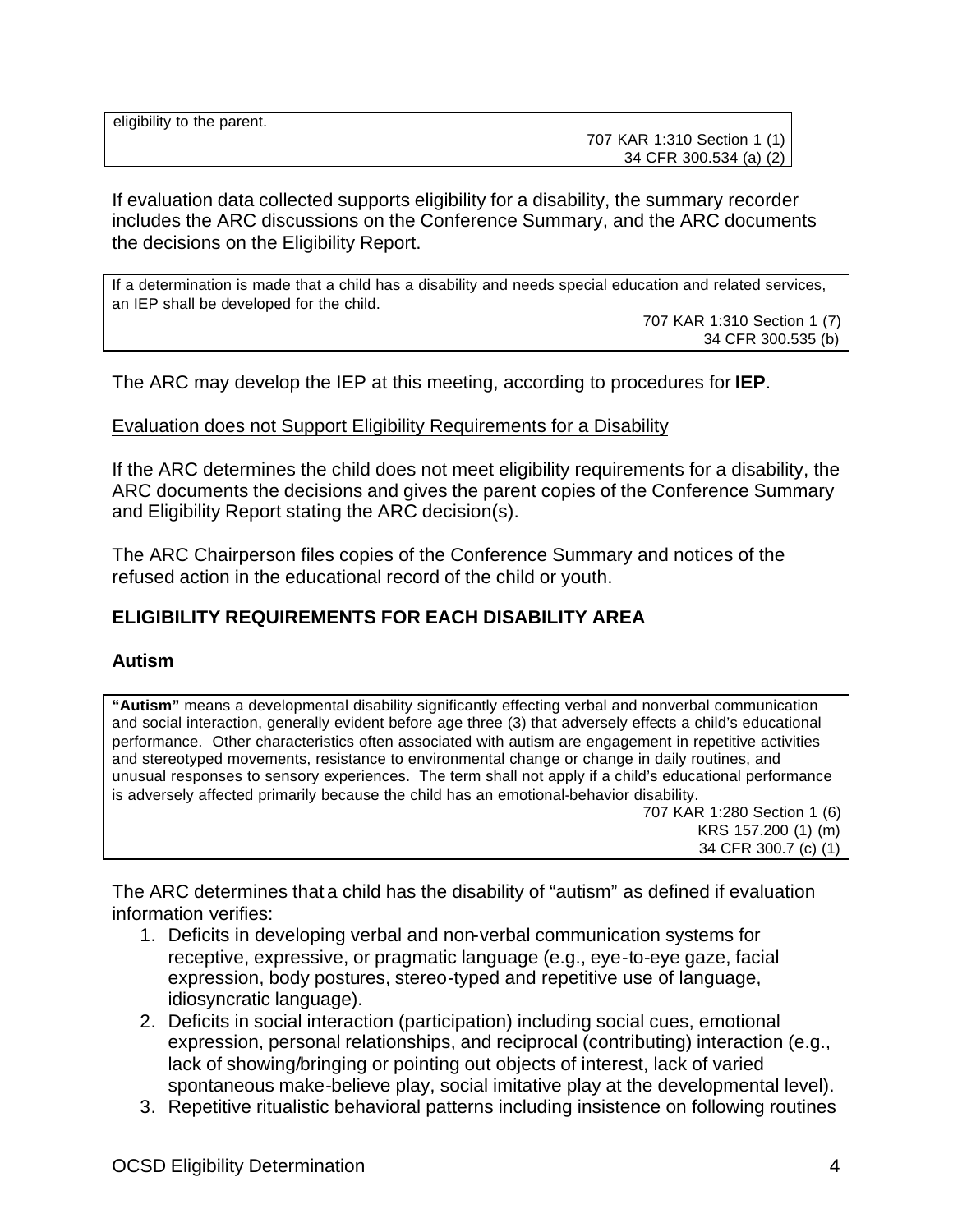and a persistent pre-occupation and/or attachment to objects (could include stereo-typed and repetitive motor mannerisms).

- 4. Abnormal responses to environmental stimuli.
- 5. The child's educational performance is not adversely affected primarily because the child has an emotional-behavior disability.
- 6. The autism adversely effects the educational performance of the child.
- 7. The child is not determined to be eligible if the determinant factor for that eligibility determination is a lack of instruction in reading or math, or limited English proficiency; and the child does not otherwise meet eligibility criteria.

### **Deaf-Blindness**

**"Deaf-Blindness"** means concomitant hearing and visual impairments that have an adverse effect on the child's education performance, the combination of which causes severe communication and other developmental and educational needs that cannot be accommodated in special education programs solely for children with deafness or children with blindness, unless supplementary assistance is provi ded to address educational needs resulting from the two disabilities.

> 707 KAR 1:280 Section 1 (19) KRS 157.200 (1) (i) 34 CFR 300.7 (c) (2)

The ARC determines that a child has the disability of "deaf-blindness" as defined if evaluation information verifies:

- 1. A hearing loss as follows:
	- a. a conductive, sensori-neural or mixed hearing loss of 50 dB through the speech frequencies of 500, 1000, and 2000 Hz in the better ear, even with a hearing aid;
	- b. cortical deafness;
	- c. a medically diagnosed condition of progressive hearing loss; or
	- d. a functional hearing loss.
- 2. A visual impairment as follows:
	- a. visual acuity even with prescribed lenses is 20/70 or worse in the better eye;
	- b. visual acuity is better than 20/70 and the child has any of the following conditions:
		- i. a medically progressive loss of vision;
		- ii. visual field of 20 degrees or worse;
		- iii. a medically diagnosed condition of cortical blindness;
		- iv. a loss of functional vision.
- 3. Such severe communication, developmental, and learning needs that the child cannot benefit from programs designed solely for children with visual impairments or hearing impairments.
- 4. The deaf-blind impairment adversely effects the educational performance of the child.
- 5. The child is not determined to be eligible if the determinant factor for that eligibility determination is a lack of instruction in reading or math, or limited English proficiency; and the child does not otherwise meet eligibility criteria.

### **Developmental Delay**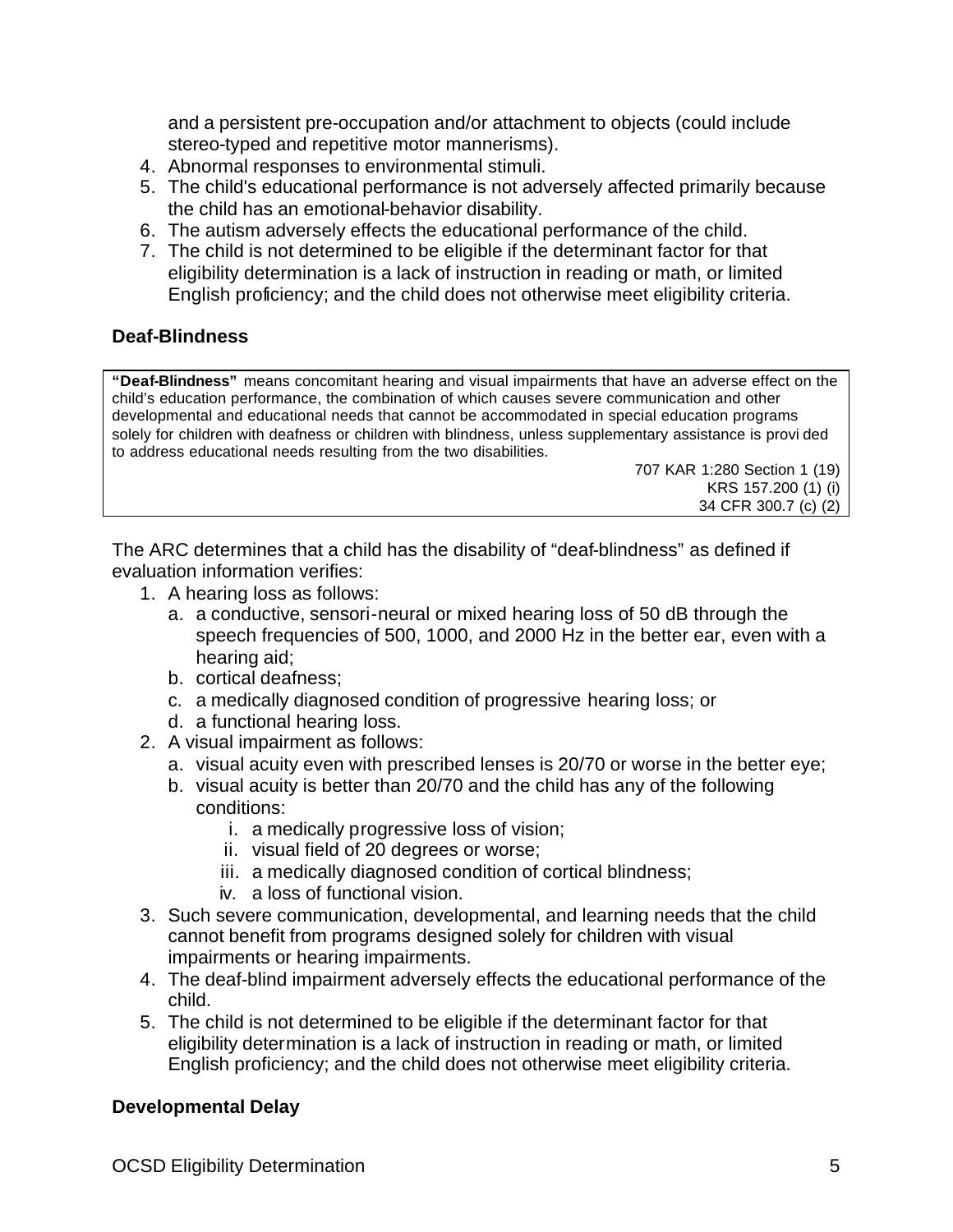**"Developmental delay (DD)"** means that a child within the ages of three (3) through eight (8) has not acquired skills, or achieved commensurate with recognized performance expectations for his age in one or more of the following developmental areas: cognition, communication, motor development, socialemotional development, or self-help/adaptive behavior. Developmental delay includes a child who demonstrates a measurable, verifiable discrepancy between expected performance for the child's chronological age and current level of performance. The discrepancy shall be documented by: (a) scores of two (2) standard deviations or more below the mean in one of the areas listed above as obtained using norm-referenced instruments and procedures; or

(b) scores of one and one-half standard deviations below the mean in two (2) or more of the areas listed above using norm-referenced instruments and procedures; or

(c) the professional judgment of the ARC that there is a significant atypical quality or pattern of development. Professional judgment shall be used only where normed scores are inconclusive and the ARC documents in a written report the reasons for concluding that a child has a developmental delay.

707 KAR 1:280 Section 1 (21) KRS 157.200 (1) (k) 34 CFR 300.7 (b)

The ARC determines that a child has the disability of *"*developmental delay" as defined if evaluation information verifies:

- 1. The child has not acquired skills or achieved commensurate with recognized performance expectations for his or her age in one or more of the following developmental areas:
	- a. Cognition;
	- b. Communication;
	- c. Motor development;
	- d. Social-emotional development; or
	- e. Self-help or adaptive behavior.
- 2. The child demonstrates a measurable, verifiable discrepancy between expected performance for the child's chronological age and the current level of performance. This discrepancy is documented by:
	- a. Scores of two (2) standard deviations or more below the mean in one (1) of the areas listed above as obtained using norm-referenced instruments and procedures; or
	- b. Scores of one and one-half standard deviations below the mean in two (2) or more of the five developmental areas listed using norm-referenced instruments and procedures; or
	- c. The professional judgment of the ARC that there is a significant atypical quality or pattern of development. Professional judgment is used only where normed scores are inconclusive and the ARC documents in a written report the reasons for concluding that a child has a developmental delay.
- 3. The developmental delay adversely effects the educational performance of the child.
- 4. The child is not determined to be eligible if the determinant factor for that eligibility determination is a lack of instruction in reading or math, or limited English proficiency; and the child does not otherwise meet eligibility criteria.

## **Emotional-Behavioral Disability**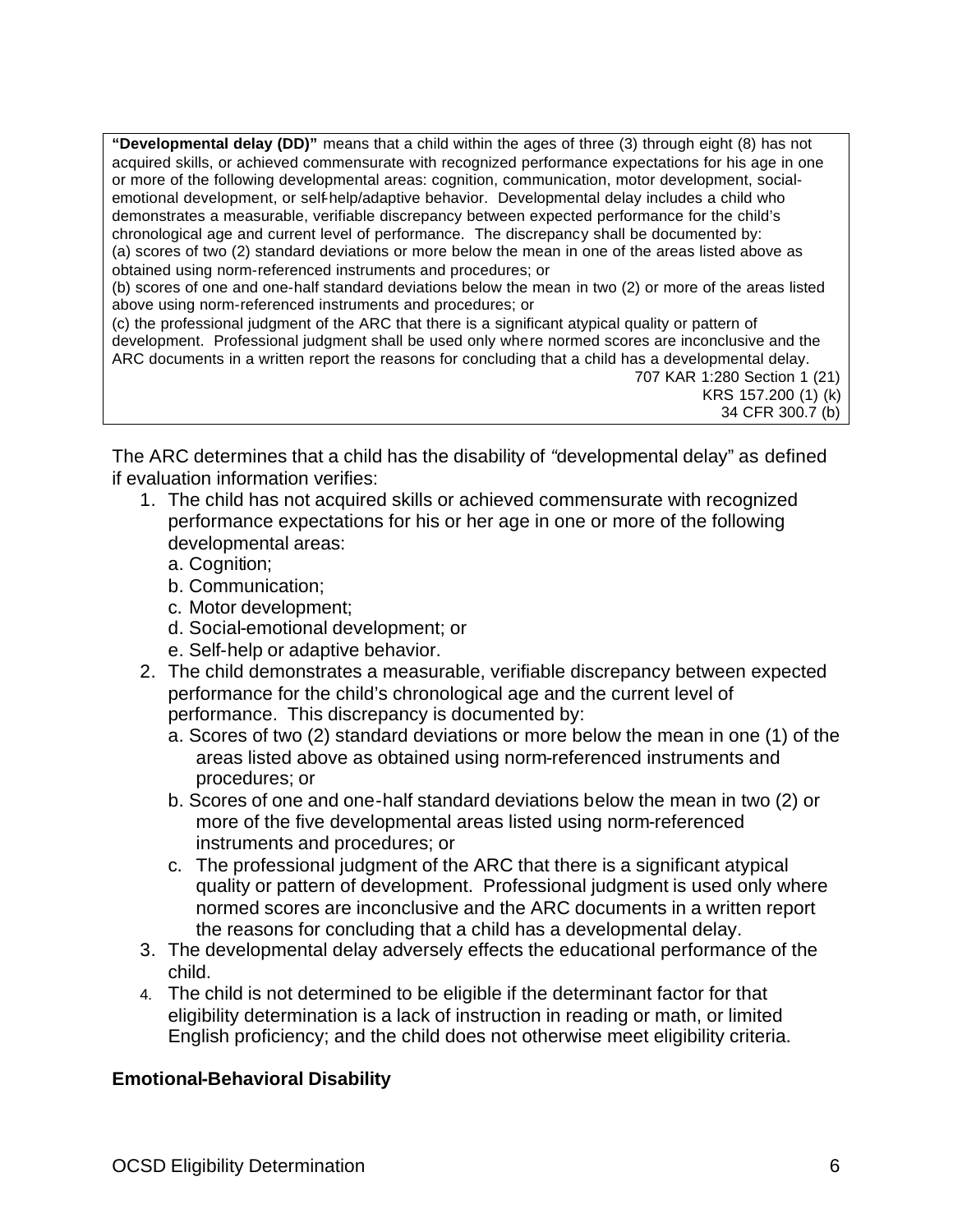**"Emotional-behavioral disability (EBD)"** means that a child, when provided with interventions to meet instructional and social-emotional needs, continues to exhibit one or more of the following, when compared to the child's peer and cultural reference groups, across settings, over a long period of time and to a marked degree:

(a) severe deficits in social competence or appropriate behavior which cause an inability to build or maintain satisfactory interpersonal relationships with adults or peers;

(b) severe deficits in academic performance which are not commensurate with the student's ability level and are not solely a result of intellectual, sensory, or other health factors but are related to the child's social-emotional problem;

(c) a general pervasive mood of unhappiness or depression; or

(d) a tendency to develop physical symptoms or fears associated with personal or school problems. This term does not apply to children who display isolated (not necessarily one) inappropriate behaviors that are the result of willful, intentional, or wanton actions unless it is determined through the evaluations process that the child does have an emotional-behavioral disability.

> 707 KAR 1:280 Section 1 (23) KRS 157.200 (1) (g) 34 CFR 300.7 (c) (4)

The ARC determines that a child has the disability of "emotional-behavioral disability" as defined if evaluation information verifies:

- 1. When compared to child's peers/cultural reference groups, the child continues to exhibit severe deficits in social competence or academic performance:
	- a. across settings;
	- b. over a long period of time;
	- c. to a marked degree; and
	- d. after appropriate academic and behavioral interventions have proven ineffective.
- 2. If any deficit in social competence is identified, then the deficit is to the extent that it impairs personal relationships with peers or adults and it is clearly indicated that the behavior deviates from the standards for the appropriate peer and cultural reference groups.
- 3. Severe deficits in academic performance not commensurate with the student's ability level and not solely a result of intellectual, sensory, or other health factors but are related to the child's social-emotional problem.
- 4. A general pervasive mood of unhappiness or depression.
- 5. A tendency to develop physical symptoms or fears associated with personal or school problems.
- 6. This severe deficit in social competence, appropriate behavior, and academic performance is not the result of isolated (not necessarily one) inappropriate behaviors that are the result of willful, intentional, or wanton actions.
- 7. The emotional-behavioral disability adversely effects the educational performance of the child.
- 8. The child is not determined to be eligible if the determinant factor for that eligibility determination is a lack of instruction in reading or math, or limited English proficiency; and the child does not otherwise meet eligibility criteria.

#### **Hearing Impairment**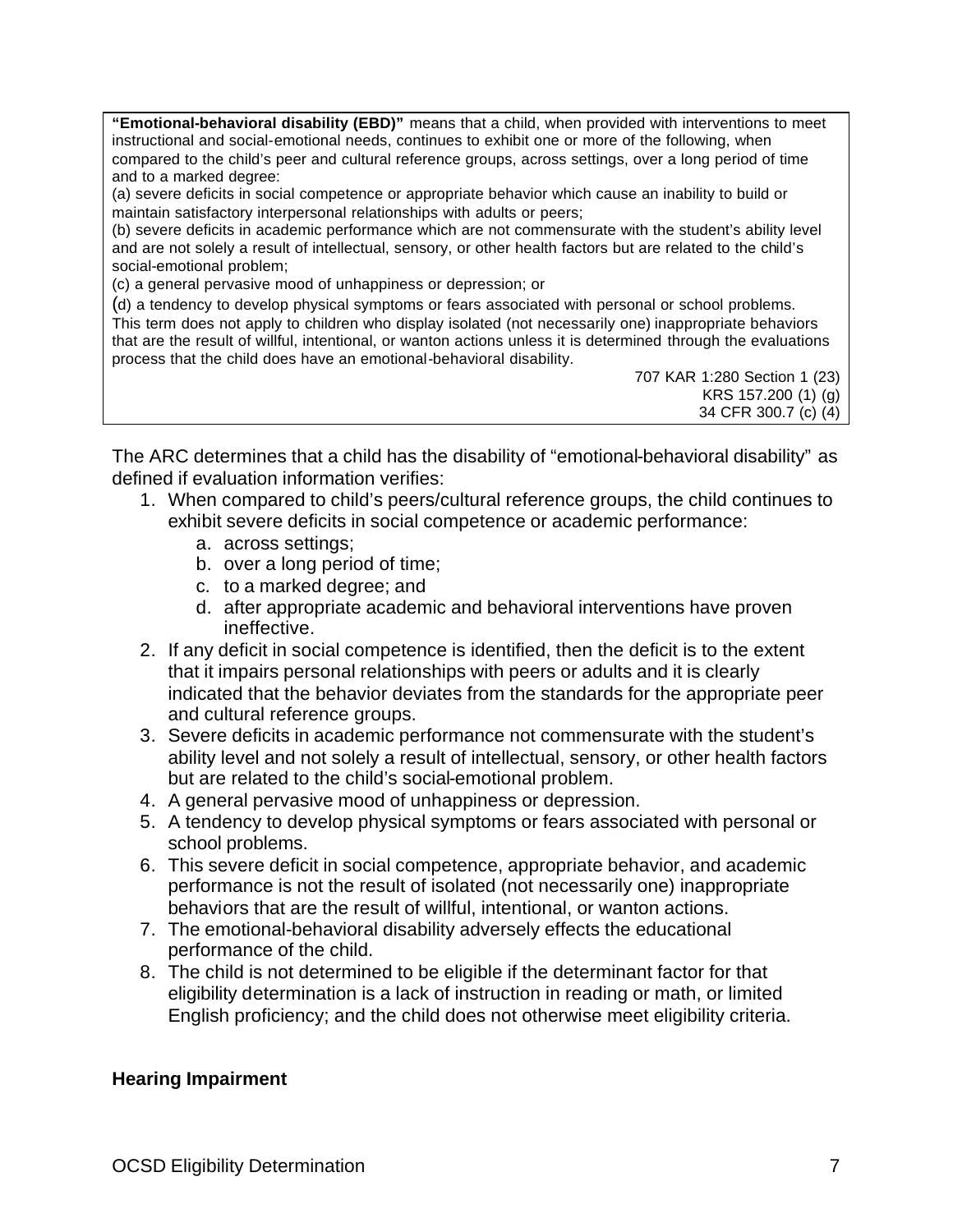**"Hearing impairment (HI)"** means that a child has a hearing loss that has an adverse effect on the child's educational performance, whether permanent or fluctuating, ranging from mild to profound (a loss of 25 decibels (dB) or greater exists through speech frequencies of 500, 1000, and 2000 Hertz (Hz) in the better ear), and of a degree that the child is impaired in the processing of linguistic information through hearing, with or without amplification.

> 707 KAR 1:280 Section 1 (27) KRS 157.200 (1) (d) 34 CFR 300.7 (c) (5)

The ARC may request a comprehensive evaluation of hearing loss; other data may include aptitude and achievement measures and classroom observations.

The ARC determines that the child has a "hearing impairment" as defined if evaluation information verifies:

- 1. A hearing loss of 25 dB or greater exists through the speech frequencies of 500, 1000, and 2000 Hz in the better ear, as reported by a qualified examiner.
- 2. Deficits exist in processing linguistic information through hearing, with or without amplification.
- 3. The hearing impairment adversely effects the educational performance of the child.
- 4. The child is not be determined to be eligible if the determinant factor for that eligibility determination is a lack of instruction in reading or math, or limited English proficiency; and the child does not otherwise meet eligibility criteria.

### **Mental Disability**

**"Mental disability"** means that a child has one of the following:

(a) a mild mental disability (MMD) in which:

- 1. cognitive functioning is at least two (2) but no more than three (3) standard deviations below the mean;
- 2. adaptive behavior deficit is at least two (2) standard deviations below the mean;
- 3. a severe deficit exists in overall academic performance including acquisition, retention, and application of knowledge; and
- 4. is typically manifested during the developmental period; or
- (b) a functional mental disability (FMD) in which:
- 1. cognitive functioning is at least three (3) standard deviations below the mean;
- 2. adaptive behavior deficit is at least three (3) standard deviations below the mean;
- 3. a severe deficit exists in overall academic performance including acquisition, retention, and application of knowledge; and
- 4. is typically manifested during the developmental period.

707 KAR 1:280 Section 1 (33) KRS 157.200 (1) (e) 34 CFR 300.7 (c) (6)

In making a determination under the category of mental disability, the ARC may apply a standard error of measure, if appropriate.

707 KAR 1:310 Section 1 (6)

Documentation of the initial evaluation information must verify adaptive behavior deficit is at least two (for MMD) or three (for FMD) standard deviations below the mean. Upon reevaluation, it is not necessary to continue to meet the standard deviation deficit in adaptive behavior. The ARC decides (1) if the disability still exists and (2) what amount or level of specially designed instruction the student needs.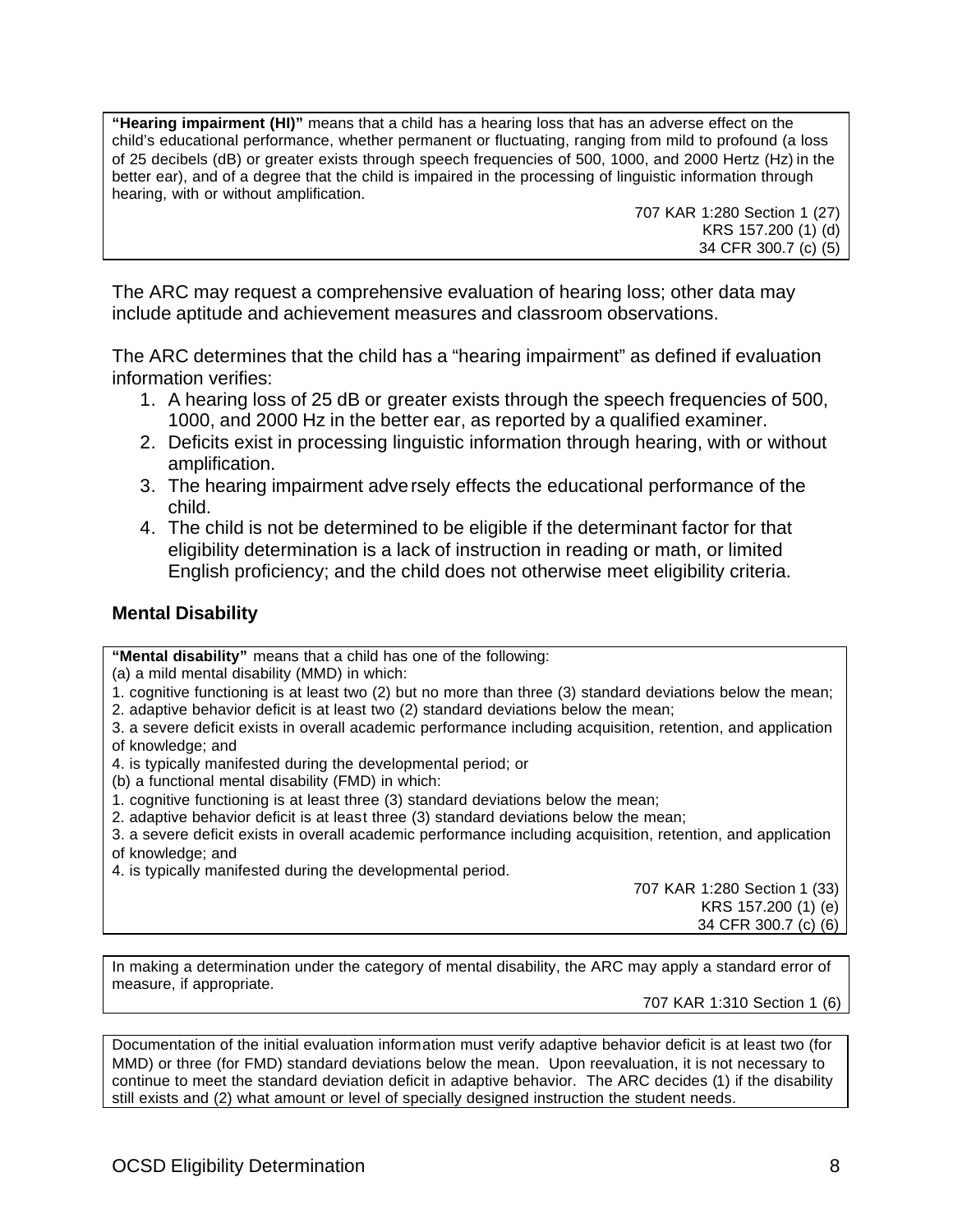The ARC determines that the child has a "mild mental disability" as defined if evaluation information verifies:

- 1. Cognitive functioning is at least two (2) but no more than three (3) standard deviations below the mean.
- 2. Adaptive behavior deficit is at least two (2) standard deviations below the mean.
- 3. A severe deficit exists in overall academic performance including acquisition, retention, and application of knowledge.
- 4. Is typically manifested during the developmental period.
- 5. The mild mental disability adversely effects the educational performance of the child.
- 6. The child is not determined to be eligible if the determinant factor for that eligibility determination is a lack of instruction in reading or math, or limited English proficiency; and the child does not otherwise meet eligibility criteria.

The ARC determines that the child has a "functional mental disability" as defined if evaluation information verifies:

- 1. Cognitive functioning is at least three (3) or more standard deviations below the mean.
- 2. Adaptive behavior deficits are at least three (3) or more standard deviations below the mean.
- 3. A severe deficit exists in overall academic performance including acquisition, retention, and application of knowledge.
- 4. Is typically manifested during the developmental period.
- 5. The functional mental disability adversely effects the educational performance of the child.
- 6. The child is not determined to be eligible if the determinant factor for that eligibility determination is a lack of instruction in reading or math, or limited English proficiency; and the child does not otherwise meet eligibility criteria.

## **Multiple Disabilities**

**"Multiple disabilities (MD)"** means concomitant impairments that have an adverse effect on the child's educational performance (e.g., mental disability-blindness, mental disability-orthopedic impairment, etc.), the combination of which causes severe educational needs that cannot be accommodated in special education programs solely for one of the impairments. Multiple disabilities does not mean deaf-blindness. 707 KAR 1:280 Section 1 (35)

34 CFR 300.7 (c) (7)

"A pupil is not considered to have a multiple disability if the adverse effect on educational performance is solely the result of deaf-blindness or the result of speech or language disability and one (1) other disabling condition."

KRS 157.200 (1) (h)

The ARC determines that the child has "multiple disabilities" as defined if evaluation information verifies:

1. The student has a combination of two (2) or more of the following disabilities according to the criteria in these procedures: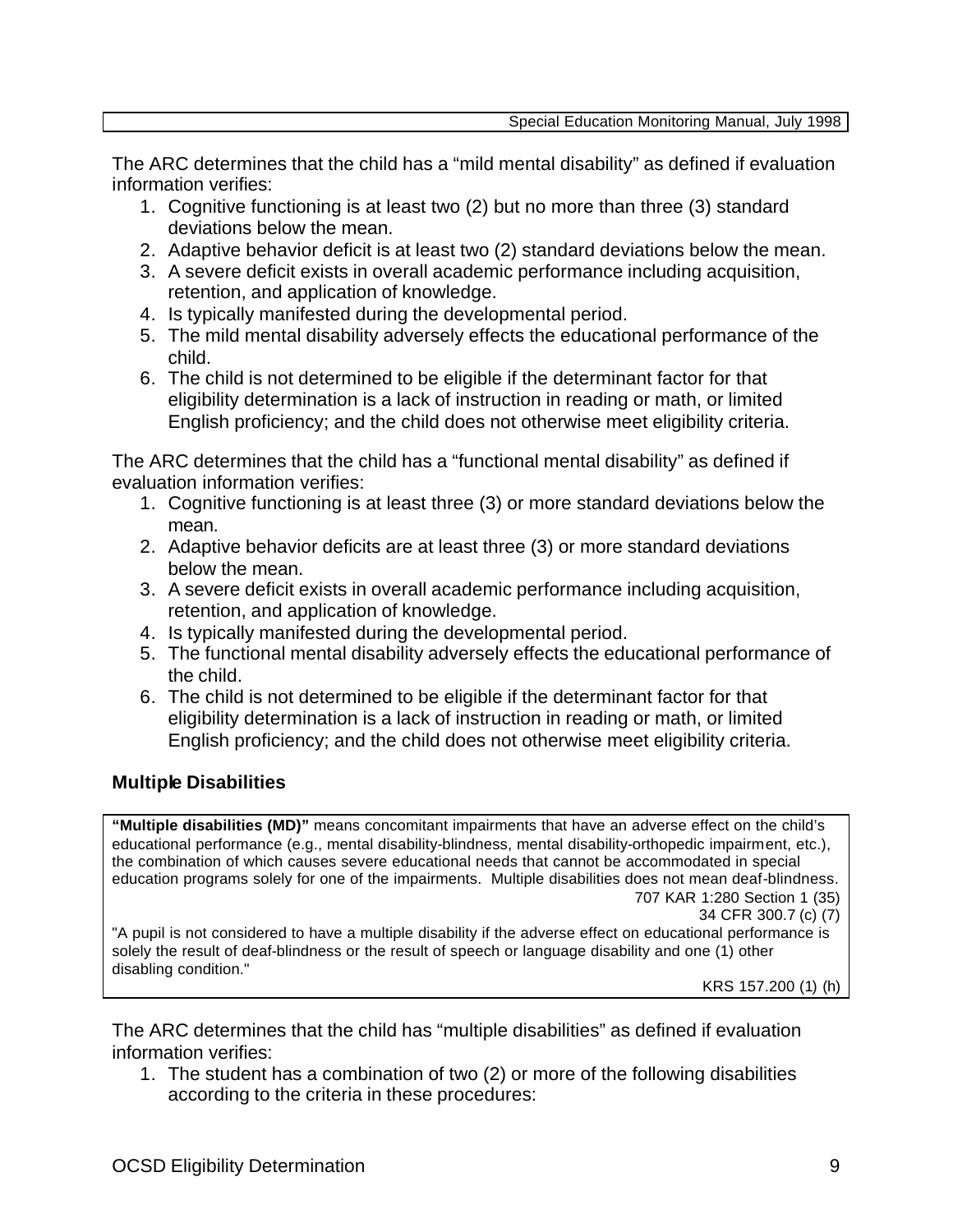- a. Autism
- b. Emotional-behavioral disability
- c. Hearing impairment
- d. Mental disability
- e. Other health impaired
- f. Physical or orthopedic disability
- g. Specific learning disability
- h. Traumatic brain injury
- i. Visual impairment
- 2. The disability is not a combination of deafness and blindness, or speech and language disorder and another disability.
- 3. The multiple disabilities adversely affect the educational performance of the child to the extent that educational needs cannot be accommodated through special education programs solely for one impairment.
- 4. The child is not determined to be eligible if the determinant factor for that eligibility determination is a lack of instruction in reading or math, or limited English proficiency; and the child does not otherwise meet eligibility criteria.

# **Orthopedic Impairment**

**"Orthopedic impairment (OI)"** means a severe orthopedic impairment that adversely effects a child's educational performance. The term includes an impairment caused by a congenital anomaly (e.g., clubfoot, absence of some member, etc.), an impairment caused by disease (e.g., poliomyelitis, bone tuberculosis, etc), and an impairment from other causes (e.g., cerebral palsy, amputations, and fractures or burns that causes contractures).

707 KAR 1:280 Section 1 (37) 34 CFR 300.7 (c) (8)

Orthopedic impairment means a severe physical impairment of bone or muscle which adversely effects educational performance to the extent that specially designed instruction is required for the pupil to benefit from education. The term includes physical impairments caused by congenital anomaly, disease, and from other causes.

KRS 157.200 (1) (a)

The ARC may determine that the child has an "orthopedic impairment*"* as defined if evaluation information verifies:

- 1. The existence of one or more of the following:
	- a. a severe orthopedic or physical impairment of bone or muscle caused by congenital anomaly, disease, injury, or accident;
	- b. an impairment caused by disease;
	- c. an impairment from other causes such as cerebral palsy, amputations, fractures, burns that cause contractures.
- 2. The orthopedic impairment adversely effects the educational performance of the child.
- 3. The child is not determined to be eligible if the determinant factor for that eligibility determination is a lack of instruction in reading or math, or limited English proficiency; and the child does not otherwise meet eligibility criteria.

The ARC may determine that an educationally relevant medical evaluation completed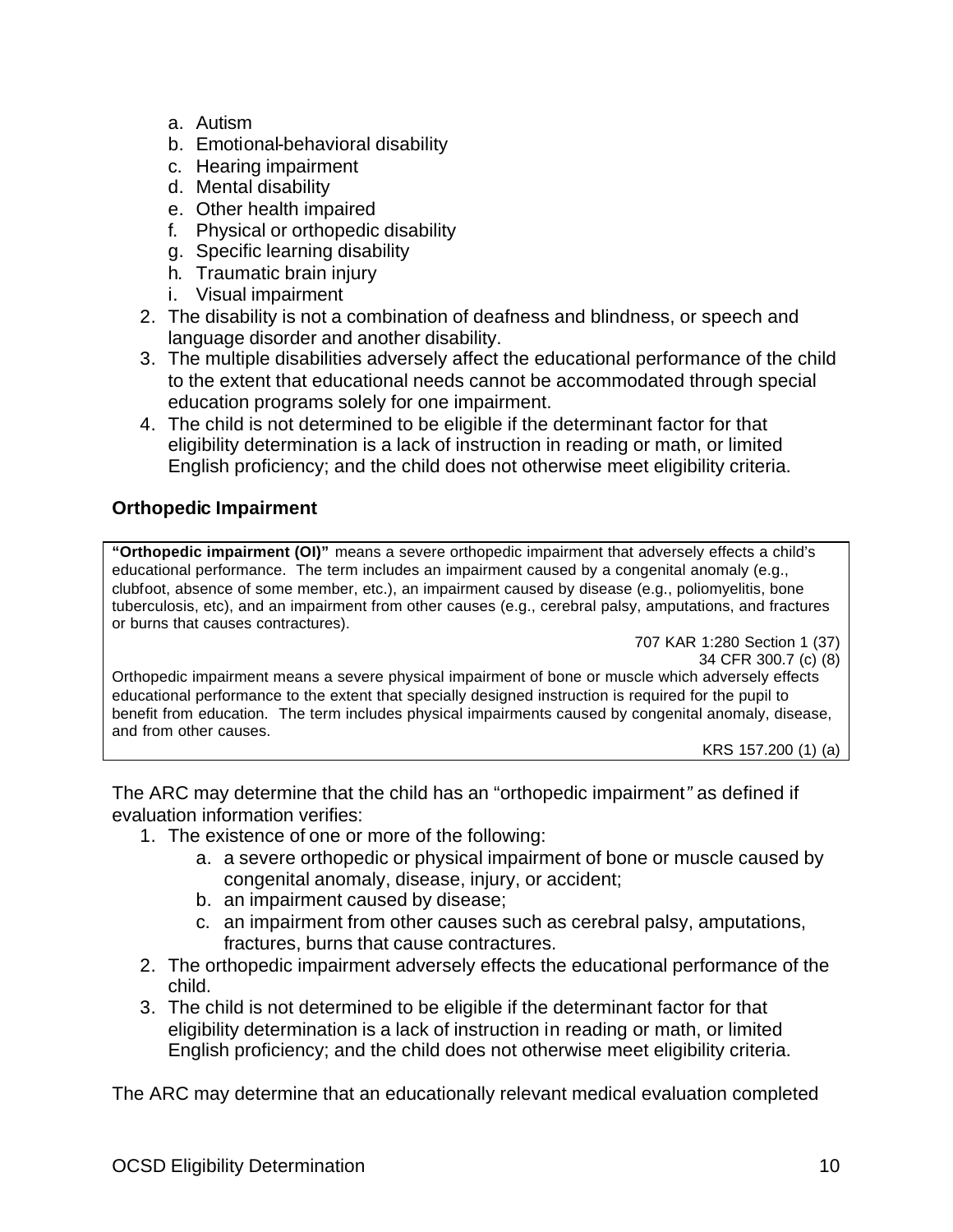by a licensed physician is needed to verify:

- 1. The existence of a severe orthopedic or physical impairment caused by congenital anomaly, disease, injury, or accident;
- 2. The diagnosis and nature of the impairment; and
- 3. Any limitations resulting from the impairment.

### **Other Health Impairment**

**"Other health impairment (OHI)"** means having limited strength, vitality, or alertness, including a heightened alertness to environmental stimuli, that results in limited alertness with respect to the educational environment, that:

(a) is due to a chronic or acute health problem e.g., as acquired immune deficiency syndrome, asthma, attention deficit disorder or attention deficit hyperactivity disorder, diabetes, epilepsy, a heart condition, hemophilia, lead poisoning, leukemia, nephritis, rheumatic fever, sickle cell anemia, or tuberculosis; and (b) adversely effects a child's educational performance.

707 KAR 1:280 Section 1 (38) KRS 157.200 (1) (b) 34 CFR 300.7 (c) (9)

The ARC may determine that the child has "other health impairment" as defined if evaluation information verifies:

- 1. The existence of a severe health impairment caused by chronic or acute health problems as diagnosed by a licensed physician or qualified mental health professional.
- 2. The diagnosis and nature of the health impairment.
- 3. The effect of the impairment resulting in:
	- a. Limited **strength** (maintenance and endurance of fine and gross motor skills/activities); **OR**
	- b. Limited **vitality** (attentional) (endurance in an activity e.g., duration, intensity, and frequency over time); **OR**
	- c. Limited **alertness** (maintenance of focus on tasks e.g., short attention span; highly distractible).
- 4. The other health impairment adversely affects the educational performance of the child.
- 5. The child is not determined to be eligible if the determinant factor for that eligibility determination is a lack of instruction in reading or math, or limited English proficiency; and the child does not otherwise meet eligibility criteria.

For initial eligibility, the ARC requires an educationally relevant medical evaluation. For reevaluation, the ARC may determine if the medical statement is required. The educationally relevant medical evaluation is completed by a licensed physician or a qualified mental health professional and verifies:

- a. the existence of a severe health impairment caused by chronic or acute health problems;
- b. the diagnosis and nature of the health impairment; and
- c. the affect of the impairment on the vitality, strength, or alertness, including a heightened alertness to environmental stimuli, of the child.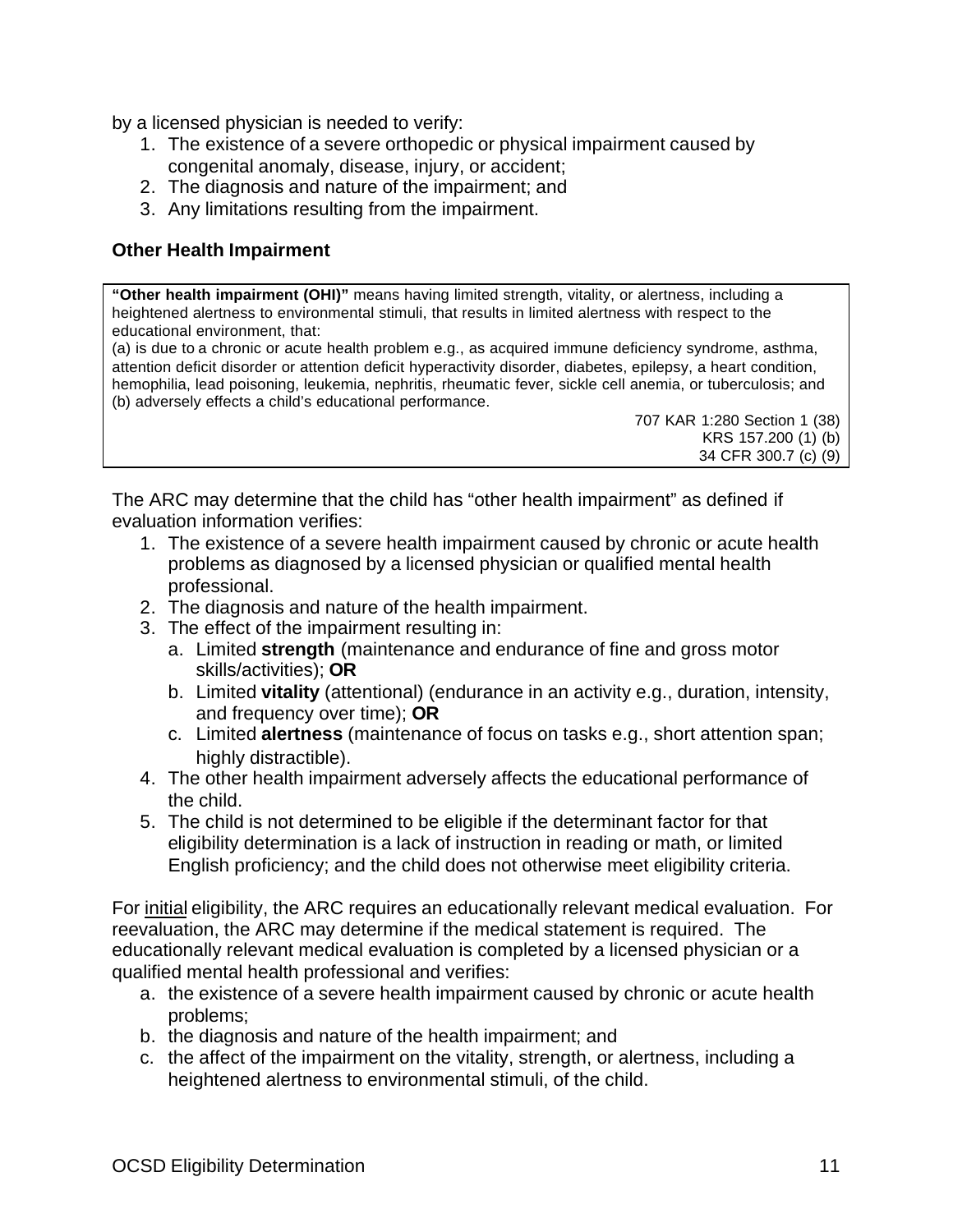### **Speech or Language Impairment**

**"Speech or language impairment"** means a communication disorder, including stuttering, impaired articulation, a language impairment, a voice impairment, delayed acquisition of language, or an absence of language, that adversely effects a child's educational performance.

707 KAR 1:280 Section 1 (53) KRS 157.200 (1) (c) 34 CFR 300.7 (c) (11)

The ARC uses the "Kentucky Eligibility Guidelines for Students with Speech-Language Impairment - Revised" to guide the eligibility decision.

The ARC determines that the child has a "speech/language disability" as defined if evaluation information verifies:

- 1. The student has a disorder in one or more of the following:
	- a. Fluency
	- b. Speech Sound Production
	- c. Language
	- d. Voice
- 2. The speech/language disability has an adverse effect on educational performance.
- 3. The child is not determined to be eligible if the determinant factor for that eligibility determination is a lack of instruction in reading or math, or limited English proficiency; and the child does not otherwise meet eligibility criteria.

#### Speech As a Related Service

Speech and language services may be provided as a related service, required for the implementation of the IEP. If speech is a related service, the ARC completes a determination of eligibility for speech or language impairment. The ARC makes the determination that the speech or language as a related service is required to assist the child to benefit from special education.

### **Traumatic Brain Injury**

**"Traumatic brain injury (TBI)"** means an acquired injury to the brain caused by an external physical force, resulting in total or partial functional disability or psychosocial impairment, or both, that adversely effects a child's educational performance. Traumatic brain injury does not mean brain injuries that are congenital or degenerative, or brain injuries induced by birth trauma. Traumatic brain injury means open or closed head injuries resulting in impairments in one or more areas, including: (a) cognition;

- (b) language;
- (c) memory;
- (d) attention;
- (e) reasoning;
- (f) abstract thinking;
- (g) judgment;
- (h) problem-solving;
- (i) sensory, perceptual, and motor abilities;
- (j) psychosocial behavior;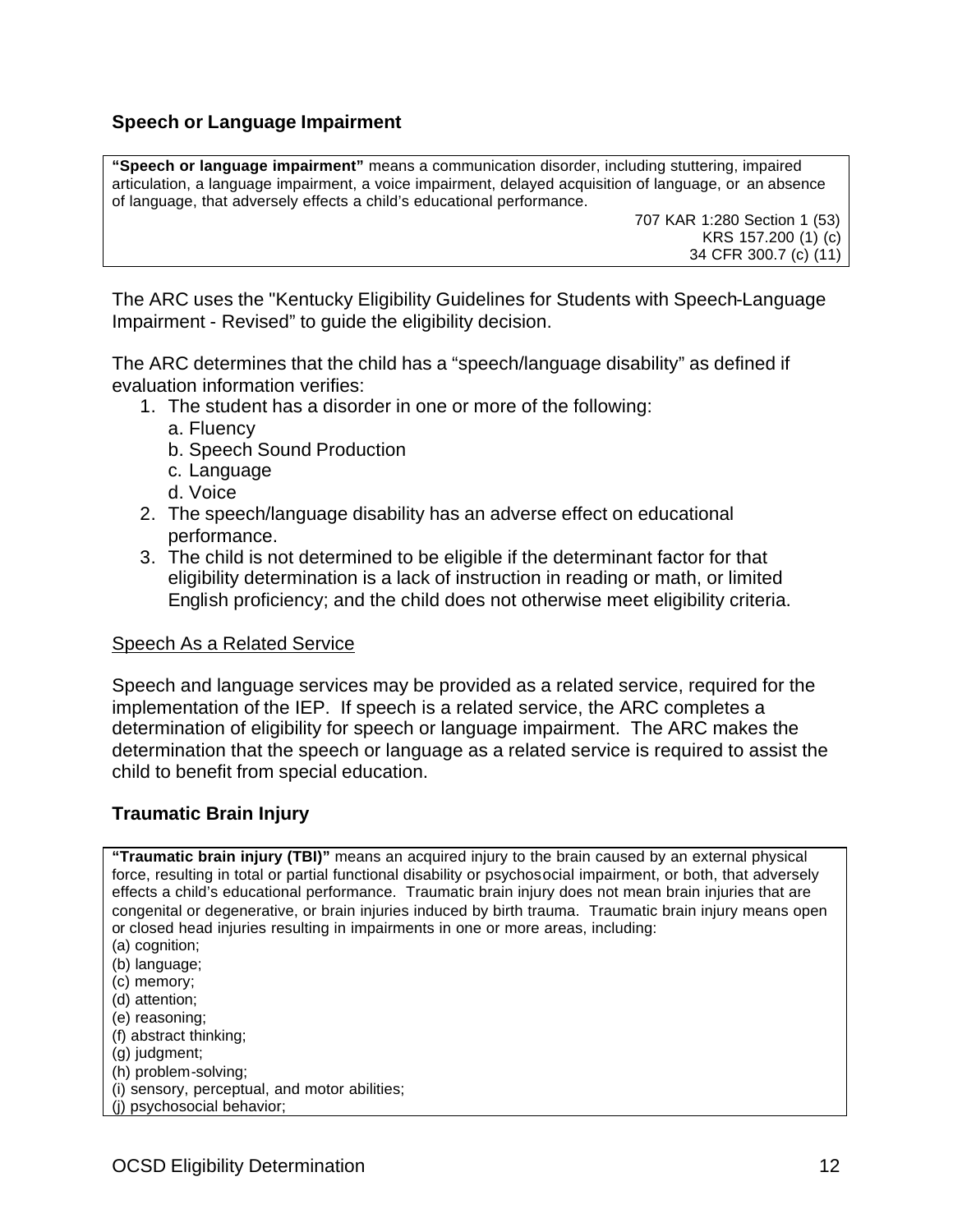(k) physical functions; (l) information processing; and m) speech.

707 KAR 1:280 Section 1 (56) KRS 157.200 (1) (l) 34 CFR 300.7 (c) (12)

The ARC determines that the child has a "traumatic brain injury" as defined if evaluation information verifies:

- 1. The existence of a traumatic brain injury and the diagnosis and extent of injury, including the possible effect on educational performance.
- 2. Educationally relevant evaluation data verifies impairment in at least one or more of the identified areas (see above).
- 3. Brain injuries that are congenital or degenerative, or brain injuries induced by birth trauma, are not considered a traumatic brain injury in accordance with this definition.
- 4. The brain injury has an adverse effect on educational performance.
- 5. The child is not determined to be eligible if the determinant factor for that eligibility determination is a lack of instruction in reading or math, or limited English proficiency; and the child does not otherwise meet eligibility criteria.

For initial eligibility, the ARC requires an educationally relevant medical evaluation. For reevaluation, the ARC may determine if the medical statement is required. The educationally relevant medical evaluation is completed by a licensed physician and verifies:

- 1. the existence of a traumatic brain injury caused by chronic or acute health problems;
- 2. the diagnosis and extent of the brain injury; and
- 3. the possible effect of the impairment on educational performance.

## **Visual Impairment**

**"Visual impairment (VI)"** means a child has a vision loss, even with correction, as follows: (a) visual acuity even with prescribed lenses that is 20/70 or worse in the better eye; or (b) visual acuity that is better than 20/70 and the child has one of the following conditions:

- 1. a medically diagnosed progressive loss of vision;
- 2. a visual field of 20 degrees or worse;
- 3. a medically diagnosed condition of cortical blindness; or
- 4. a functional vision loss;

(c) requires specialized materials, instruction in orientation and mobility, Braille, visual efficiency, or tactile exploration; and

(d) has an adverse effect on the child's educational performance.

707 KAR 1:280 Section 1 (58)

34 CFR 300.7 (c) (13)

Visually disabled means a visual impairment, which, even with correction, adversely effects educational performance to the extent that specially designed instruction is required for the pupil to benefit from education. The term includes both partially seeing and blind pupils.

KRS 157.200 (1) (j)

The ARC determines that a child has the disability of "visual impairment*"* if evaluation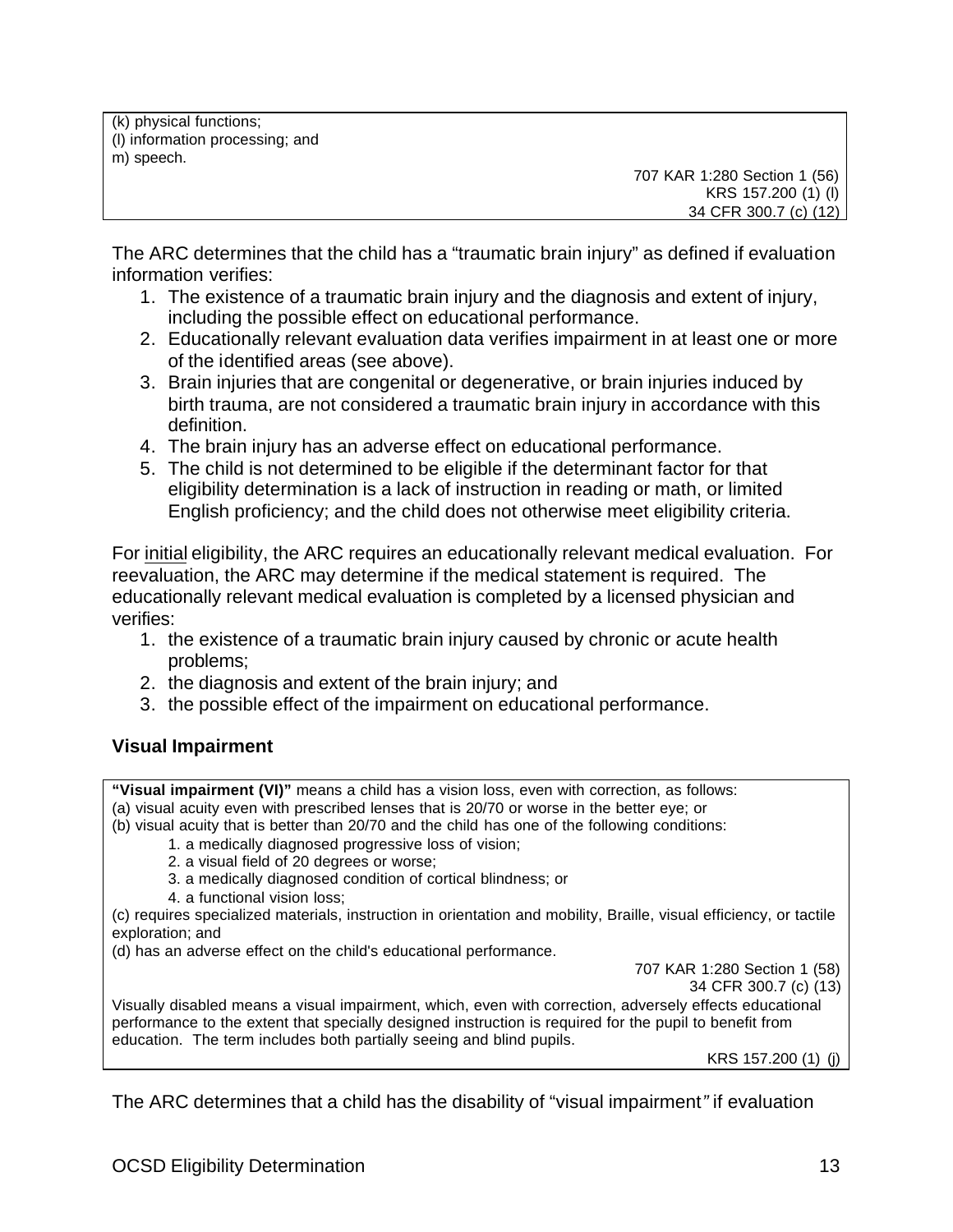data verifies:

- 1. The visual acuity even with prescribed lenses is 20/70 or worse in the better eye; or:
- 2. The visual acuity is better than 20/70, and the child has any of the following conditions:
	- a. a medically diagnosed progressive loss of vision;
	- b. a visual field of 20 degrees or worse;
	- c. a medically diagnosed condition of cortical blindness; or
	- d. a loss of functional vision.
- 3. The child requires specialized materials, instruction in orientation and mobility, Braille, visual efficiency, or tactile exploration.
- 4. The visual impairment has an adverse effect on the child's educational performance.
- 5. The child is not determined to be eligible if the determinant factor for that eligibility determination is a lack of instruction in reading or math, or limited English proficiency; and the child does not otherwise meet eligibility criteria.

# **Evaluation Procedures for Children with Specific Learning Disabilities**

**"Specific learning disability (LD)"** means a disorder in one or more of the basic psychological processes involved in understanding or in using language, spoken or written, that may manifest itself in diminished ability to listen, think, speak, read, write, spell, or to do mathematical calculations, including conditions like perceptual disabilities, brain injury, minimal brain dysfunction, dyslexia, and developmental aphasia. Specific learning disability does not include learning problems that are primarily the result of visual, hearing, or motor disabilities, of mental disability, of emotional disturbance, or of environmental, cultural, or economic disadvantage.

Specific learning disability means a disorder in one or more of the psychological processes primarily involved in understanding or using spoken or written language which selectively and significantly interferes with the acquisition, integration, or application of listening, speaking, reading, writing, reasoning, or mathematical abilities. The disorder is lifelong, intrinsic to the individual, and adversely effects educational performance to the extent that specially designed instruction is required in order for the pupil to benefit from education. The term does not include a learning problem which is the direct result of:

- 1. a hearing impairment;
- 2. visual, physical, mental, or emotional-behavioral disabilities; or
- 3. environmental, cultural, or economic differences.

KRS 157.200 (1) (f)

The determination of whether a child suspected of having a specific learning disability is a child with a disability and whether the specific learning disability adversely effects educational performance shall be made by the child's ARC and at least one person qualified to conduct individual diagnostic examinations of children, which may include a school psychologist, speech-language pathologist, or remedial reading teacher.

> 707 KAR 1:310 Section 2 (1) 34 CFR 300.540

### Eligibility Determination

The ARC may determine a child has a specific learning disability if:

<sup>707</sup> KAR 1:280 Section 1 (52) 34 CFR 300.7 (c) (10)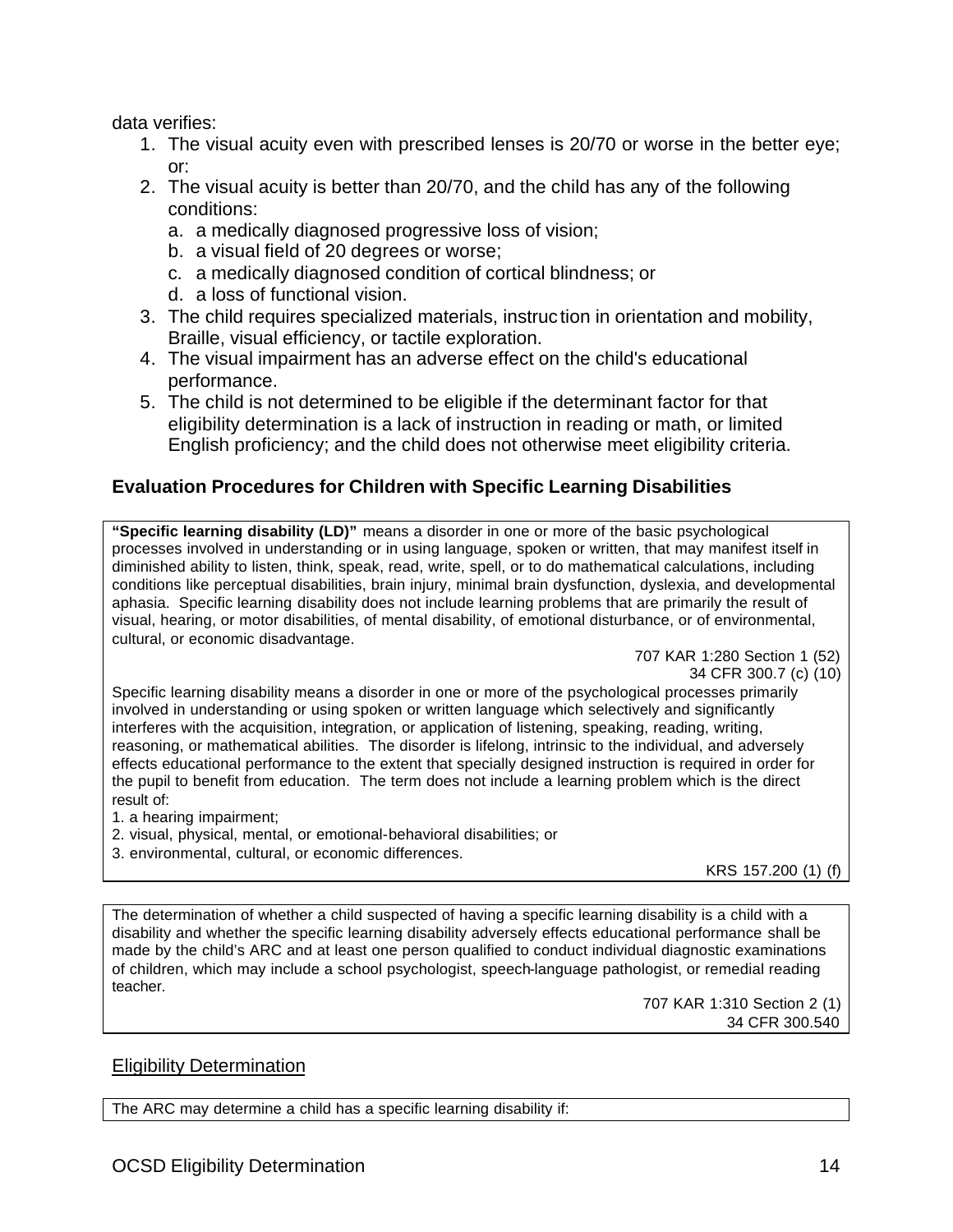(a) the child does not achieve commensurate with his age and ability levels in one or more of the areas listed in this subsection, if provided with learning experiences appropriate for the child's age and ability levels; and (b) the child has a severe discrepancy as identified by a validated regression method between achievement and intellectual ability in one of the following areas: 1. oral expression; 2. listening comprehension; 3. written expression; 4. basic reading skills; 5. reading comprehension; 6. mathematics calculation; or 7. mathematics reasoning. 707 KAR 1:310 Section 2 (2) 34 CFR 300.541 (a) (1-2) The ARC shall not identify a child as having a specific learning disability if the severe discrepancy between ability and achievement is primarily the result of: (a) a visual, hearing, or motor impairment; (b) mental disability; (c) emotional-behavioral disability; or (d) environmental, cultural, or economic disadvantage. 707 KAR 1:310 Section 2 (3)

The ARC includes as a member, at least one person qualified to conduct individual diagnostic examinations of children. The qualified individual may be a school psychologist, speech-language pathologist, or remedial reading teacher.

The ARC applies the eligibility criteria and follows the steps for **ARC REVIEW OF STUDENT PERFORMANCE INFORMATION** in procedures for **EVALUATION** to determine if a child meets eligibility for a specific learning disability. A child has a "specific learning disability" if evaluation information verifies each of the following:

- 1. The child does not achieve commensurate with age and ability levels in one (1) or more of the seven areas if provided with learning experiences appropriate for the child's age and ability levels.
- 2. The area(s) of concern identified on the referral or through the comprehensive evaluation process continues to be present after the implementation of general education support and interventions.
- 3. The child has a severe discrepancy as identified by a validated regression method between achievement and intellectual ability in one (1) of the following areas:
	- a. Oral expression;
	- b. Listening comprehension;
	- c. Written expression;
	- d. Basic reading skills;
	- e. Reading comprehension;
	- f. Mathematics calculation; or
	- g. Mathematics reasoning.
- 4. The ARC does not identify a child as having a specific learning disability if the severe discrepancy between ability and achievement is primarily the result of:

34 CFR 300.541 (b) (1-4)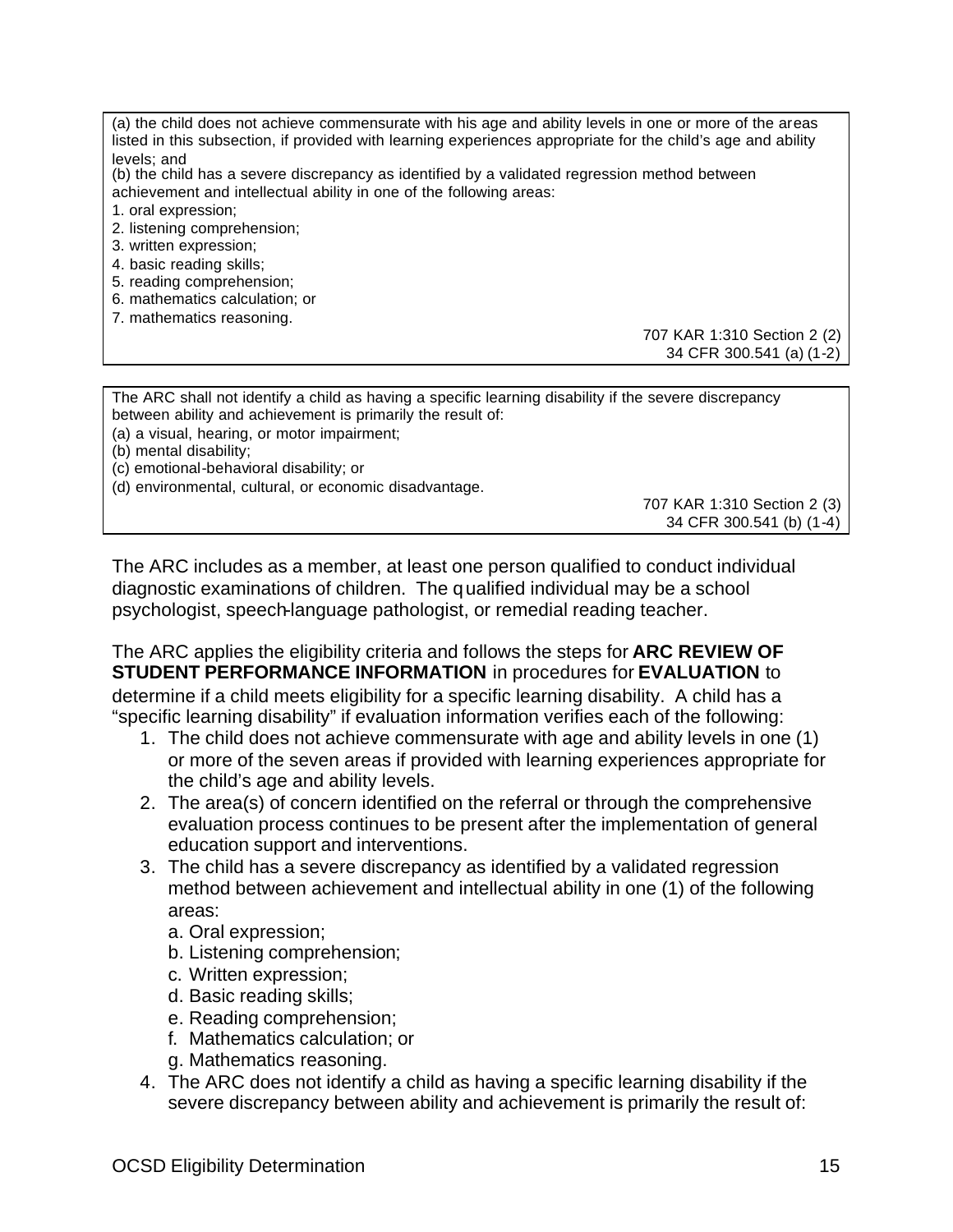- a. A visual, hearing, or motor impairment.
- b. Mental disability;
- c. Emotional-behavioral disability; or
- d. Environmental, cultural, or economic disadvantage.
- 5. The child is not determined to be eligible if the determinant factor for that eligibility determination is a lack of instruction in reading or math, or limited English proficiency; and the child does not otherwise meet eligibility criteria.

#### Aptitude/Achievement Discrepancy

Owen County School District uses the aptitude/achievement discrepancy tables in the Kentucky Learning Disability Guidelines, 1993, updated 2001, to determine initial eligibility for a specific learning disability. For reevaluation purposes, the ARC may use the aptitude/achievement discrepancy tables, although it is not required for continuing eligibility for a specific learning disability

See KDE Memo, March, 2002, Reevaluation of Students with Specific Learning Disabilities.

When standardized normative measures of ability and achievement appropriate to a validated regression method are invalid or not available, the psychologist/evaluator provides a written rationale and summary of the procedures used.

### LD Written Report

An ARC shall develop a learning disability (LD) written report. This report shall contain a statement of: (a) whether the child has a specific learning disability;

(b) the basis for making that determination;

- (c) the relevant behavior noted during the observation;
- (d) the relationship of that behavior to the child's academic functioning;
- (e) the educationally relevant medical findings, if any;

(f) whether there is a severe discrepancy between achievement and ability that is not correctable without special education and related services; and

(g) the determination of the ARC concerning the effects of environmental, cultural, or economic disadvantage.

707 KAR 1:310 Section 2 (5) 34 CFR 300.543 (a)

Each ARC member shall certify in writing whether the report reflects his conclusion. If it does not reflect his conclusion, the team member shall submit a separate statement presenting his conclusions. 707 KAR 1:310 Section 2 (6) 34 CFR 300.543 (b)

The ARC develops a learning disability written report/eligibility form that contains statements verifying:

- 1. Whether the child has a specific learning disability;
- 2. The basis for making the determination;
- 3. The relevant behavior noted during the observation;
- 4. The relationship of that behavior to the child's academic functioning;